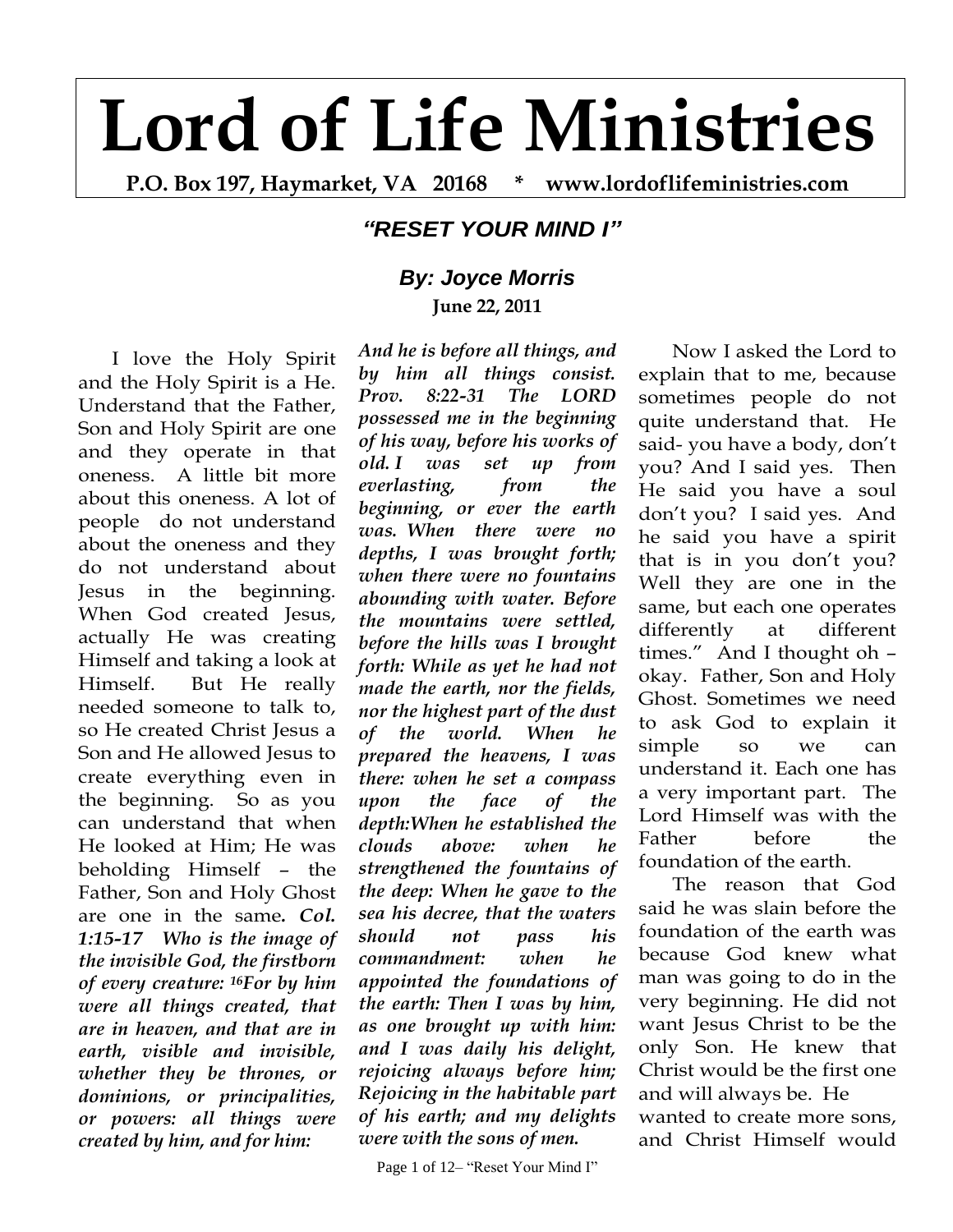become the Captain over many sons. He did not want us to stay as little children but he wanted us to grow and mature, and come into that fullness.

 You can see in the beginning in the Garden of Eden that actually when He created Adam and Eve, He created them in His image and in His likeness. So God gave Him the ability to name all of the animals because he was made in the image and likeness, and He gave him the power to name everything that God had created and so Adam did. They were all one in the Spirit, the Father, the Son and the Holy Spirit and Adam and Eve in the Garden of Eden. All one in the heavenly Father, and they were only feeding off of the tree of life.

The tree of life is full of wisdom and full of life. You must never forget this because the tree of life is truth. The tree of life is nothing but the bread of life. It is the bread of life, and it brings life and substance to you and me. It is the pureness of God's heart. It is the book of life and that tree of life is in each and every one of us.

When we understand that Adam and Eve walked in the Spirit. They walked in the Spirit everyday in the Garden of Eden. The Garden of Eden is the Kingdom of God. They were walking in heaven everyday. Literally

experiencing heaven everyday with joy and peace in their minds everyday. Experiencing nothing but the love of God everyday feeding off of the tree of life which is nothing but truth. The tree of life is simplicity. There is oneness in the simplicity of Christ and never yield to the self will, because God gave them a will to choose. I am not going to go over the whole thing because we have ministered on this before.

God wanted Adam to cleave to Him. So as long as we cleave to our Heavenly Father and to His word, and the Spirit, and truth that He has given us we can remain in that heavenly state in the mind. We can remain in that truth and joy that is in Christ Jesus as long as we do not yield to our self-will. Lean not to your own understanding, and try to reason everything out. Unbelief sets in and we begin to descend out of the Spirit and we begin to see the negative thoughts that are in our mind.

I just want to go over some things to show you what you have that is in you, and bring you back to show you who you really are is Him, and for you to know that He is the way, the truth, and He is the **LIFE**. For you to know that in the very beginning that God gave you His grace. I am going to go over some scriptures. I am going to lay a foundation and build up on it.

In **II Timothy 1:9-10** I want you to have this in your heart and in your spirit. **2Ti 1:9** *9[For it is He] Who delivered and saved us and called us with a calling in itself holy and leading to holiness [to a life of consecration, a vocation of holiness]; [He did it] not because of anything of merit that we have done, but because of and to further His own purpose and grace (unmerited favor) which was given us in Christ Jesus before the world began [eternal ages ago]. <sup>10</sup>[It is that purpose and grace] which He now has made known and has fully disclosed and made real [to us] through the appearing of our Savior Christ Jesus, Who annulled death and made it of no effect and brought life and immortality (immunity from eternal death) to light through the Gospel.*

The Father wants you to see that your calling was in the beginning before even the world was created and that God hand picked you and chose your spirit before He even created the world. Is that not interesting? Not only that, but He gave you His grace at that particular time and He put His favor upon each and every one of you and favored you before the foundation of the earth-the knowing that the grace of God chose you and the hand of God even caused you to have His grace, and mercy and His forgiveness before the foundation of the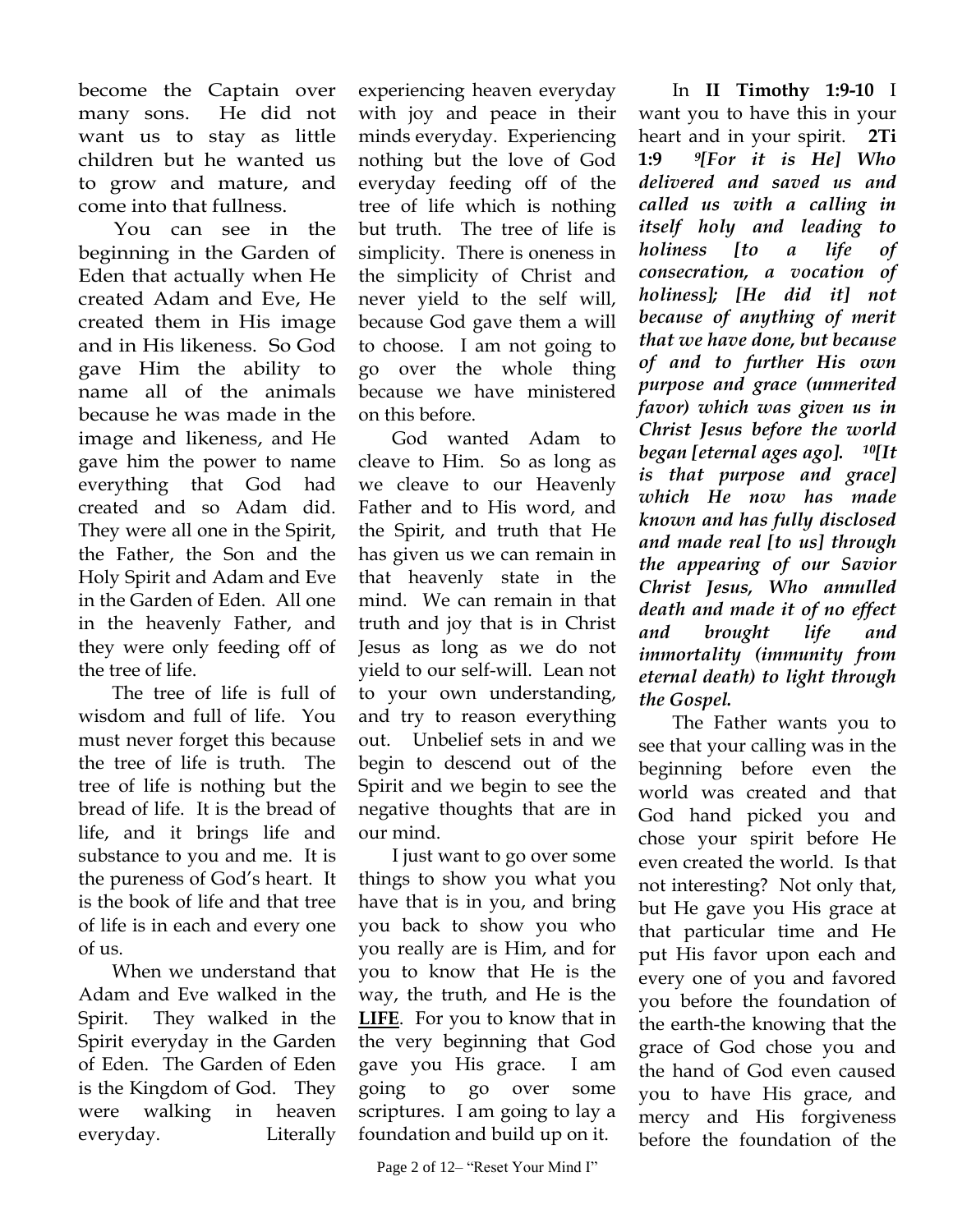earth. I said, "God you are something else!" God calls things as they are even though they are not. Even though they have not manifested in the natural yet. So here the Lord is saying – I called you, but to further His own purpose and His own grace, and His unmerited favor, which was given in Christ Jesus before the world began, before eternal ages. So before the world began is when God chose you.

It says it is that purpose and grace which He has now made known and has fully disclosed and made real to us through the appearing of our Savior Christ Jesus. Who annulled death and made it of no effect and brought life and immortality (immunity from eternal death) to light through the gospel.

The Gospel of the word of the Lord and His truth is that immortality. This is why the Lord wants us to have our minds renewed with His truth; to have the understanding that He chose us, and wonderfully hand picked us and set us apart before the foundation of the earth. He has called us and chose us by His grace and by His mercy.

Last week we were studying on Col. 3, and we were saying that heaven is NOW and not something in the future. There are three levels of heaven, and the Father wants you and I to experience all three levels, but

to begin to learn how to walk and stay in the third level. That level is Mt. Zion – and you have that understanding that walking in the presence of God daily and walking in the mind of Christ daily which is walking in the Spirit of the Lord. **Understand that heaven is beyond matter and form.** It is totally beyond your reasoning. Heaven is designed by the word of God, and God watches over His word to perform it. So therefore the Kingdom of Heaven is the Kingdom of God. The Kingdom of Heaven is nothing but righteousness, peace and joy in the Holy Spirit. We have been raised up in heavenly places and all of the promises of God are in heavenly places. *Eph.1:3-14 Blessed be the God and Father of our Lord Jesus Christ, who hath blessed us with all spiritual blessings in heavenly places in Christ: According as he hath chosen us in him before the foundation of the world, that we should be holy and without blame before him in love: Having predestinated us unto the adoption of children by Jesus Christ to himself, according to the good pleasure of his will, To the praise of the glory of his grace, wherein he hath made us accepted in the beloved. In whom we have redemption through his blood, the forgiveness of sins, according to the riches of his grace; Wherein he hath abounded toward us in all wisdom and* 

*prudence; Having made known unto us the mystery of his will, according to his good pleasure which he hath purposed in himself: That in the dispensation of the fullness of times he might gather together in one all things in Christ, both which are in heaven, and which are on earth; even in him: In whom also we have obtained an inheritance, being predestinated according to the purpose of him who worketh all things after the counsel of his own will: That we should be to the praise of his glory, who first trusted in Christ. In whom ye also trusted, after that ye heard the word of truth, the gospel of your salvation: in whom also after that ye believed, ye were sealed with that holy Spirit of promise, Which is the earnest of our inheritance until the redemption of the purchased possession, unto the praise of his glory.* The blessings of the Lord are not in emotions and feelings in the soulish realm, but the blessings of the Lord are in heavenly places. That is why the Father says that you and I must walk in faith daily. The only way that the Kingdom of God operates is through faith, hope and love. That is the only way that the Kingdom of God operates.

The Lord is bringing you and I to a place where we are not moved by our emotions and our feelings; we are not reacting or responding like other people in the world.

Page 3 of 12– "Reset Your Mind I"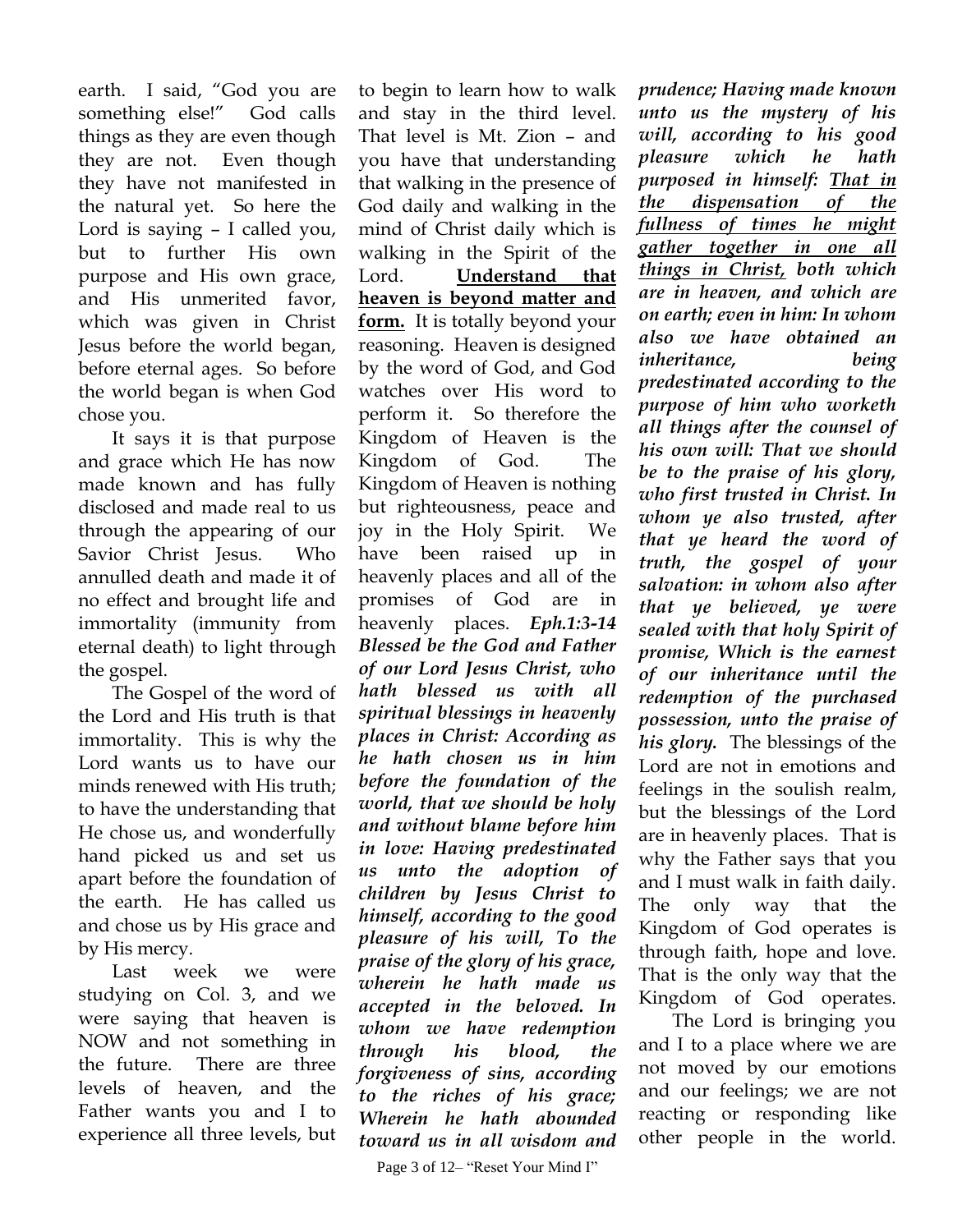God is establishing us and He is changing our thinking. In the Kingdom of God, He wants your conversations to completely change, He wants us to talk like He talks, and think like He thinks. That is what God wants us to do and the only way we can do that is to be willing to allow Him to change our thoughts and our actions and our behaviors and our desires. As we let Him do that, you will see that you will begin to tap into more of a rest in your mind, more peace and more joy.

We need to continually be renewing our minds. The bible says in *Col. 3:2 Set your affection on things above, not on things on the earth.* Now how can you do that? I want to explain this to you. You have a clock. Recently you had to reset your clock. You gained one hour and you had to reset the clock to the correct time. There are times the power goes out and you have to reset your clock. There are times that YOUR power goes out because you lost sight of the word that God has given you, and you begin to reason and get into your feelings and emotions, and pain, and begin to focus on your situations. As you focus on your situations you give it strength. When this happens you need to understand that your power just went out. Therefore you need to reset your clock. You need to reset your mind. That is what I am saying. You have

the power of God in you. You have the word of God in you and the more that God transforms your thinking, because as a man thinketh, so he is. That is so true. That is why the Lord has to renew your mind and change your thinking, so that you can stay focused on those things that are in heavenly places in Christ. We do not always stay focused; none of us do. We are doing a lot better then we used to because of the word that God has been giving us. So to reset your clock is to reset your mind back to the things above. So when you do not feel energy and the peace and joy that you know you are supposed to be having in that heavenly state in Christ, you have to stop and ask the Lord, "What have I been thinking on; what thoughts caused me to come out of that state of peace and joy. " I know that only Christ can give you that peace and joy. Was it my thoughts, or was it something outside of me. Sometimes we are affected in our minds by what others are thinking. God wants us to go within and say, I am not going to think on that, and I am going to reset my mind, and I am going to fix my mind on the word that God has given me. I had to do that, this week.

When thoughts like; maybe you did not get the job you thought you were supposed to get, or maybe something happened during

the week , or maybe you have not gotten your healing yet, and it has not manifested the way you thought it would so you got discouraged because you got a bad report from the doctor. I do not care what they told you that counts. Therefore if those thoughts try to get in your mind, you have got to reset your clock; reset your mind again and fix your mind on the things that He has told you, and let that hope that Christ has given you that brings you into a rest in the Lord. Let your problem go totally; relinquish it and let the Lord work it out.

It is a daily thing that you and I need to put to use and practice in our life. Is that not true? Having the understanding that when Jesus Christ went to the cross he abolished sickness, disease, and death for you and me. God has been telling me – you can not make God do anything, because He has already done it all. Jesus was Emanuel in the flesh, God in the flesh, and the Father was revealing Himself through the Son, Jesus Christ and He was revealing Himself to mankind as to who He is, and to how He moves and behaves. This is what the Father wants you to understand, that God is Almighty and the very resurrection power was in Jesus Christ because He was walking in that oneness with His Father, and He said when you have seen Me, you have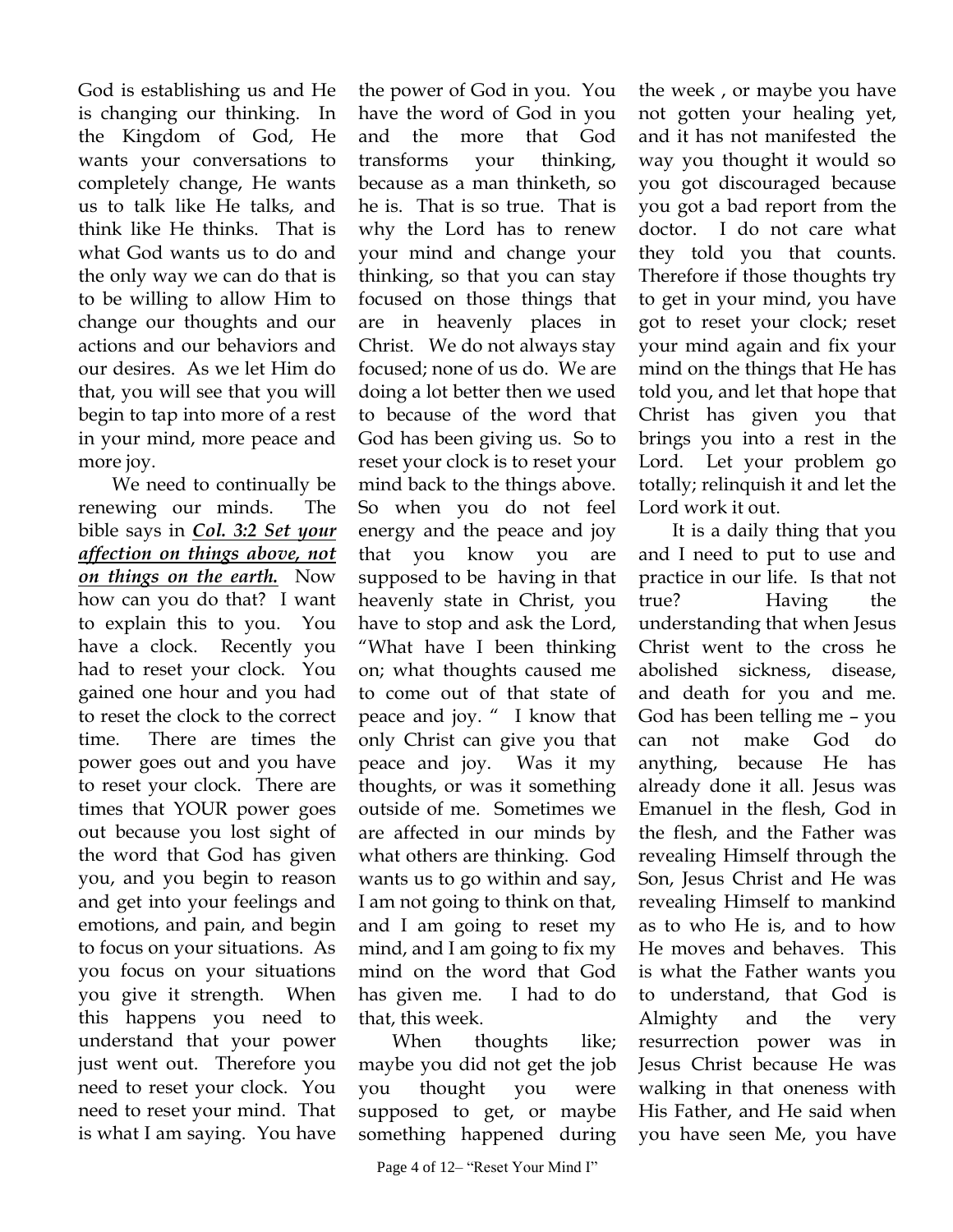seen the Father. That is what He told the disciples, He said when you have seen me you have seen the Father, because we are ONE. I am in the Father and the Father is in me. He was going around explaining and (showing) who the Father was. He was the total expression of who God was and is. The Father knew that He would have to come one day through His Son so that He could experience everything that mankind goes through. He would be crucified on the cross. He took everything on Himself for you and me. He fulfilled the law when He went to the cross.

It say in *Col. 3, set your minds and keep them set on what is above (the higher things) not on the things that are in the earth. For as far as the world is concerned, you have died, and your (new, real) life is hidden with Christ in God. When Christ, who is our life, appears, then you also will appear with Him in (the splendor of His) glory.* So when Christ appears you will appear with that immortal body with all the glory of your heavenly Father, because that is your inheritance. Your inheritance through Jesus Christ who died so that you and I could have the same inheritance that He had, and you and I could experience the same things that He experienced, so that the works that He did we would do also, even greater works. So the

Father wants you to understand that, and that is what He is doing through a people now, he is doing His greater works. We are now in the latter rain and we are going to see God move like He has never moved before. That is why He wants you to arise. Arise my love my fair one. Arise, arise, ascend in your mind and live in this place that I have prepared for you. To walk above your circumstances, to walk above your trials and understand that He has born your diseases, He has born every sickness in His body. He had born your sins and everything past, present and future. He is saying, you are not guilty, you are not guilty. He is saying **IT IS FINISHED, meaning it is settled, it is settled.**

*Col. 1:2 Giving thanks to the Father, who has qualified and made us fit to share the portion which is the inheritance of the saints (God's holy people) in the light.* You do not have to work, and try to be good enough to be qualified. You can not add to something He has already done. I want to say something, the Father is so wonderful, and we have to have faith in the Kingdom of God, but it is God's grace that did everything for us on the cross. There is a difference between grace and faith. By the grace of God through Jesus Christ you have everything that you need. Whatever it is

that you need, it is already done. That is why He said **IT IS FINISHED.** I have made provision for every individual because in My Kingdom there is no poverty, in the Kingdom of God there is no shortage. There is no shortage, none whatsoever. In the Kingdom of God there is a full supply. So by His grace He bore all of the diseases, all sickness, and He bore all the sins that you and I have committed. Said and done! And He has qualified you to join with Him. He has made you joint heirs through Jesus Christ. Hear what I am saying: I can believe what He is saying, I have to believe that He really did take every disease on His body. I can not go around saying – my cancer. I have to understand that I gave it to Him. When you give Him something, you can not take it back, because if you take it back you disannulled what He provided. Do you hear what I am saying? Oh Lord have mercy! If I just pray another two weeks I'll be healed…NO! How can you make something happen when it is already done. You need to meditate on that. He has already done it by grace. It is settled. Whatever you need it is there. It is done. It is just for you to believe. For you to believe it is done. Faith is seeing that He has already done it. Let it go. The next thing you have to do is speak what He has spoken to your heart.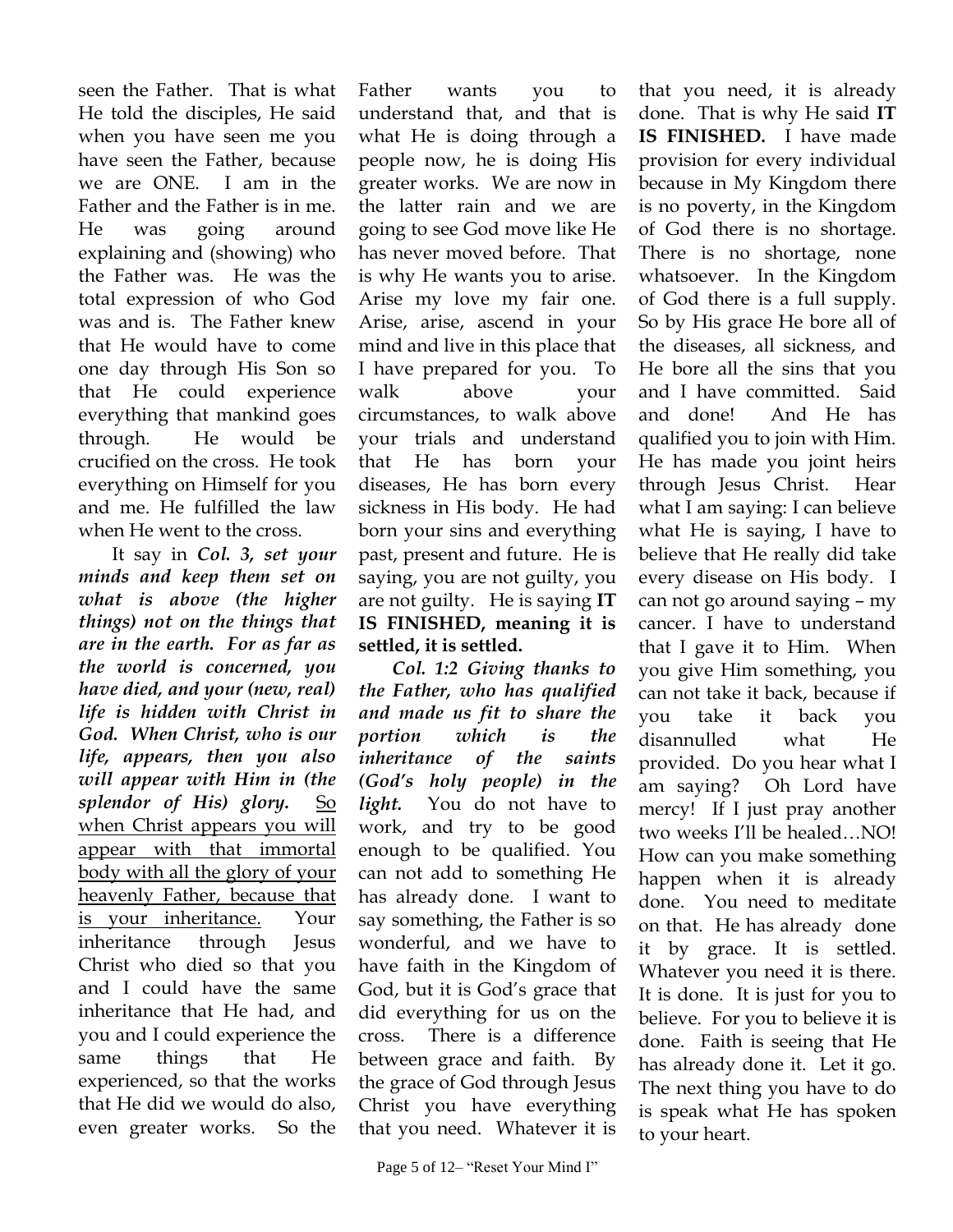Look here *Col. 1:12,13 Giving thanks unto the Father, which hath made us meet to be partakers of the inheritance of the saints in light: Who hath delivered us from the power of darkness, and hath translated us into the kingdom of his dear Son:* So God has totally delivered you out of the control of Satan and delivered you out of his darkness and He brought you into His marvelous light which is the Kingdom of God. It says-out of darkness and has transferred us into the Kingdom of the Son of His love. So you have come into the Kingdom of God, you accepted Jesus Christ as your Savior and you are born again. You are in the Kingdom of God. It is knowing who you are and knowing your citizenship is in the Kingdom of God, and therefore we need to have our thinking completely changed, and we need to feed off of the Tree of Life and not the Tree of the Knowledge of Good and Evil. The tree of knowledge is what really puffs up the mind and the ego. You will get knowledge, but it will come from the tree of knowledge and there is no life in that. The knowledge you want comes from the Tree of Life, God Himself, and that knowledge will benefit you and God's people. I want you to read this for yourself **Col. 1:15-17**. It is all about Jesus creating all things.

 *<sup>15</sup>Now He is the exact likeness of the unseen God the visible representation of the invisible; He is the Firstborn of all creation. 16For it was in Him that all things were created, in heaven and on earth, things seen and* **things**  *unseen, whether thrones, dominions, rulers, or authorities; all things were created and exist through Him [by His service, intervention] and in and for Him. 17And He Himself existed before all things, and in Him all things consist (cohere, are held together).*

So the Lord is holding everything together. Everything is being held together by His word. Everything in the world is being held together by the word of the Lord. Remember it is the grace of God.

The next thing I want you to see in **Eph. 1** I want you to see what you have inside of you. This is by Paul, *<sup>18</sup>By having the eyes of your heart flooded with light, so that you can know and understand the hope to which He has called you, and how rich is His glorious inheritance in the saints (His set-apart ones),* 

*<sup>19</sup>And [so that you can know and understand] what is the immeasurable and unlimited and surpassing greatness of His power in and for us who believe, as demonstrated in the working of His mighty strength,*

So He is saying you have got the power that you can not even measure inside of you. You can not even measure it. It is inside of you and for you. So you have got the same power that brought Lazarus out of the grave, the same power that brought Jesus out of the grave. You have the same resurrection power abiding inside of you. This is what Jesus was trying to teach the disciples of what they had.

If Christians would face reality and quit setting their affections on their self will and their self-centeredness, and get their minds on the Kingdom of God and the things that are eternal. The Bible says we are to look at the things that are not seen. That means that sometimes we can not look at what other people are saying in regard to your healing, etc. You have to really listen to what the Father is saying, and He will manifest it in His time. As an example- in the government they say it is going to shut down and the TV is broadcasting the shut down. People are afraid and do not know what to do. What did the Father do? He raised up His own government (God's sons) and had them intercede. He was interceding through them. We heard the Lord say it is resolved. The government did not shut down. God is wanting some people to grow up, and to rule and reign with Him now. He wants to use us for His glory. He has given us the world. He is telling you – I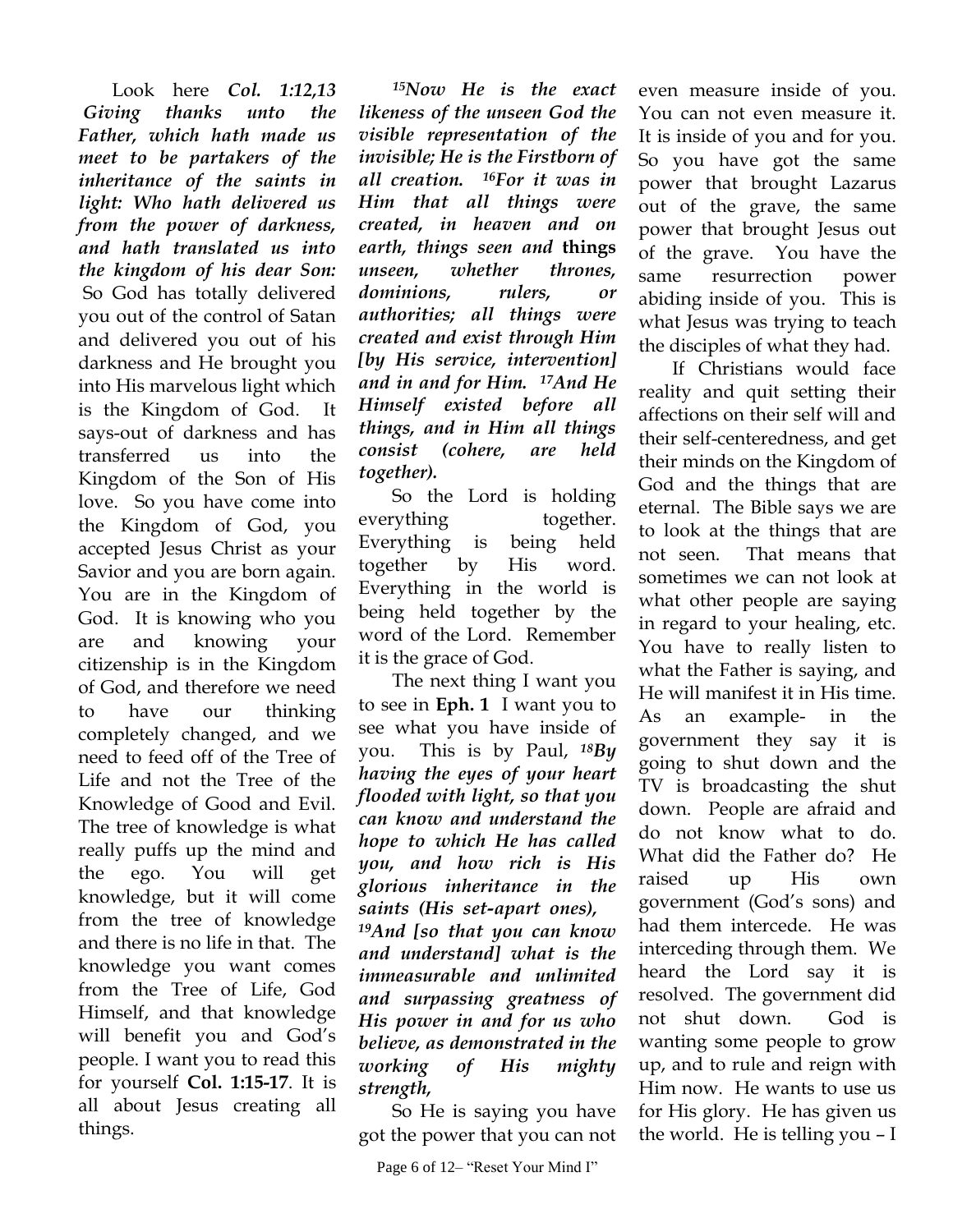have given you the Kingdom, and you are to take it by force. You are going to have to take what I have given you, and you can not let it go. We let it go through our thoughts. We let it go through the things we speak with our mouth. God does not want you to let it go.

The disciples, whom Jesus was ministering to; some Pharisees as well were all listening to some of the things that Jesus was saying, and there was a multitude of people following the Lord and there was a man on a stretcher. They could not get him into the house because of the crowd. Do you think they gave up? There are a lot of people giving up today. There are a lot of people lost in their hopelessness and they are giving up. God is saying – this is not the time to give up. This is not a time to quit. They did what other people said was impossible. They carried the man on top of the roof and made a hole in it. I do not know if you can picture this or not, but a whole bunch of people, unbelievers, and Pharisees were there. They were standing there, and here is this man coming down out of the ceiling. What would you think of me up here ministering, and all of a sudden somebody is lowered from the ceiling and enter the center of the room. Not only that, but the man is on a stretcher and can not walk. Now Jesus could have said –

get up and walk. He would not, He said something very different. He said your sins are forgiven. Jesus knew He was going to get a response from the Pharisees and the unbelievers. Jesus spoke what the Father wanted Him to speak. The people, angrily, said how dare you. The Son of man forgiving sins, how can that be. Only the Father can forgive. Jesus turned and said the Father has given me the right and the authority to forgive sins. I know your thoughts. He could hear their thoughts and knew what they were thinking before they spoke. Jesus not only told the man to get up and walk, but he told him to pick that thing he was lying on and carry it out and go show.

Jesus goes to the tax collectors house, and they were very upset that Jesus was eating with all these people – the tax collectors and all these sinners- and how dare you! You know there are so many self righteous people today and churches today that are so religious and self righteous that if Jesus was sitting in the midst of them they wouldn't know who He was. He is sitting in the midst of us today, He is in you. He went up to the tax collector and said will you follow me? Like the other disciples, he dropped everything that he had, his position, his job and followed the Lord.

God is love. He has delivered you out of darkness into His marvelous light. I have gone before you and it is finished. I want you to possess what is in the Kingdom. I want you to love and live your life for others, not because of what you have done, but because of what I have done. *Eph. 3:17 May Christ through your faith [actually] dwell (settle down, abide, make His permanent home) in your hearts! May you be rooted deep in love and founded securely on love.* On what love? His love! Coming to know more about the deepness of His love that He has for you and me. It goes on to say - **rooted deep in love and founded securely on love.** So rooted deep in love is different than being secure in love, to become secure in love is to come to know and understand how much God loves you and to have the understanding that there is nothing to separate you from the love of God. Nothing can separate us. Sin and wrong thinking make you feel separated, but God is still there with nothing but love reaching out to you and me because He paid for that sin wanting you to yield to this love and return back. *Vs. 18 that you may have the power and be strong to apprehend and grasp with all the saints (God's devoted people) the experience of that love.*So the more you understand how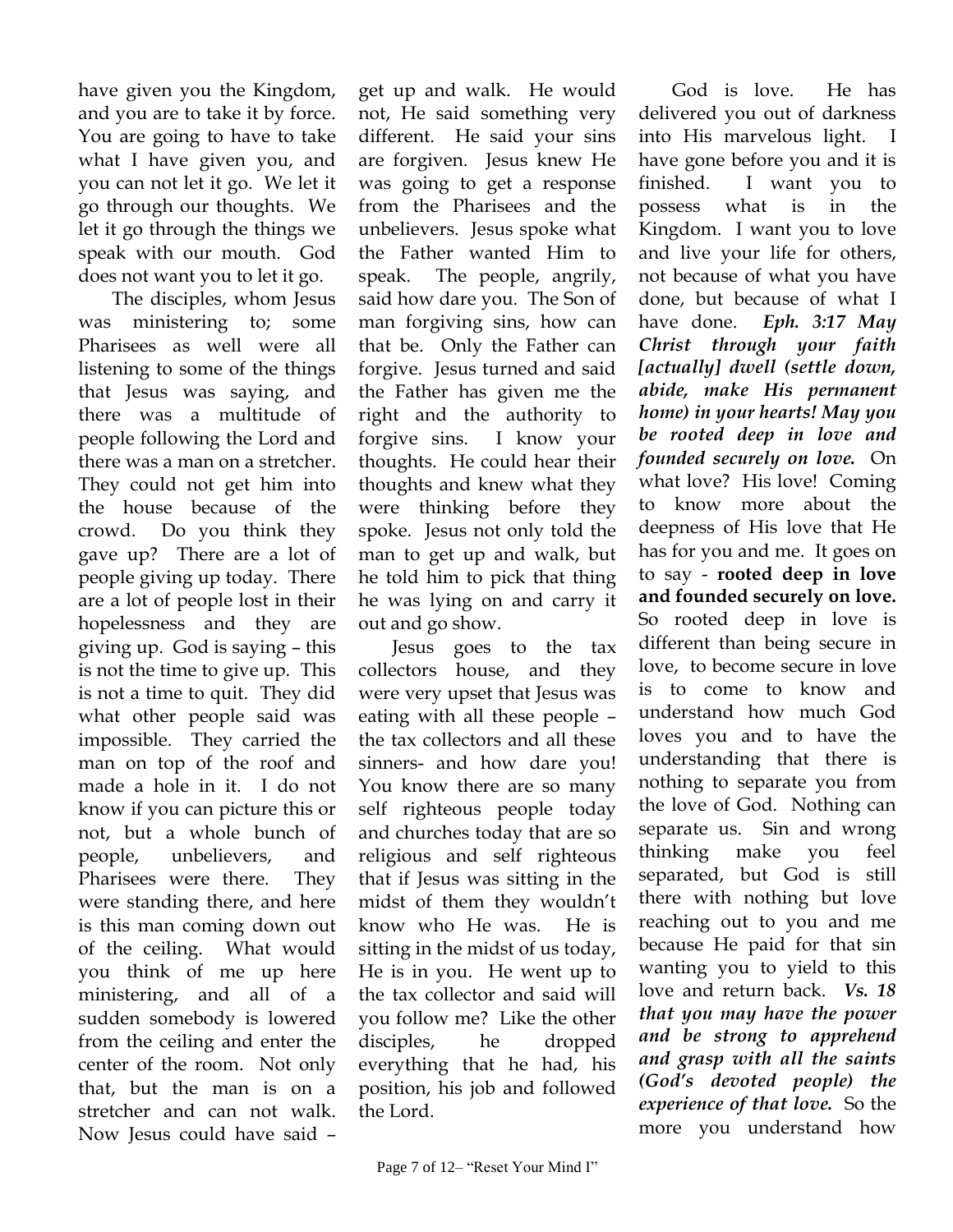much He loves you, then the more of the power is going to reside inside of you. You can not experience what I experience and I can not experience what you experience. You can experience the knowledge and the understanding, but I am saying it is an intimate relationship. You have to have your own experience as to what we are telling you.

I found out along time ago that how you get more power is by spending time with Him and communing with Him and learning to listen to Him-to that small still voice. Here it says – **what is the length and the breadeth and height and depth of His love.** You have only begun to tap into the depth of the love of God. You mean there is more? Yes. There is much more*. Vs.19 that you may really come to know practically through experience for yourselves the love of Christ which far surpasses mere knowledge (without experience).* Knowledge is good only if you experience the knowledge through the love of Christ. When you experience the knowledge and the wisdom and the truth that He has given you, you know what you are talking about and no one can take it away from you. If you have not experienced it you really do not have any substance behind it and God is wanting you to experience it.

This week the Lord took me to a particular place and I knew I would be ministering. I was sitting and had eye contact with someone and he said I wonder when it is going to get warm. I answered and said at least it isn't snowing. He was from New York and it was for the grace of God that got him through the winter. I shared what God was doing in the Middle East. He said it was very enlightening. He said he had a question that no one was able to answer, not ministers or philosophers, etc. I answered and said if God gives me the answer then I will share what God gives me. He said I have studied John the Baptist and he was a great prophet and God really used him to pave the way for the coming of the Son of man. His question was why didn't God save him. I answered him and he said I just got a break through.

God wants to reveal His heart to each and everyone. I said to the Lord a long time ago, keep me in simplicity. The things the Lord teaches you are so simple, it is not complicated. The Father wants us to walk in a place with Him with our heads held high in that upright position.

We have all been a doubting Thomas. The wicked one is always trying to get you back in the feelings and emotions where you won't believe His word. Learn how to use His authority.

In **Mark 11** Jesus saw a fig tree and it had leaves on it. When the leaves are there then the fruit is supposed to be there too, because they both come out together. It was the time for the figs to appear as well. So Jesus came by and He looked at the tree and it had no fruit on it. God is looking for the fruit. He was looking for Israel to bring forth the fruit and that is why John the Baptist called them, you vipers. As you can see, Jesus turned and cursed that fig tree. He not only cursed the fig tree but he cursed the very root of it. That root went all the way back to Adam. *Gen. 3:8-11 8And they heard the voice of the LORD God walking in the garden in the cool of the day: and Adam and his wife hid themselves from the presence of the LORD God amongst the trees of the garden. 9And the LORD God called unto Adam, and said unto him, Where art thou? <sup>10</sup>And he said, I heard thy voice in the garden, and I was afraid, because I was naked; and I hid myself. 11And he said, Who told thee that thou wast naked? Hast thou eaten of the tree, whereof I commanded thee that thou shouldest not eat?* 

When Adam fell out of that state and he cleaved to his wife, he made the decision to leave God and cleave to his soul, and he came into a place where there was nothing but thoughts in his mind that were not according to the word of God, and fear hit him. Unbelief and fear are the first things that hit you when you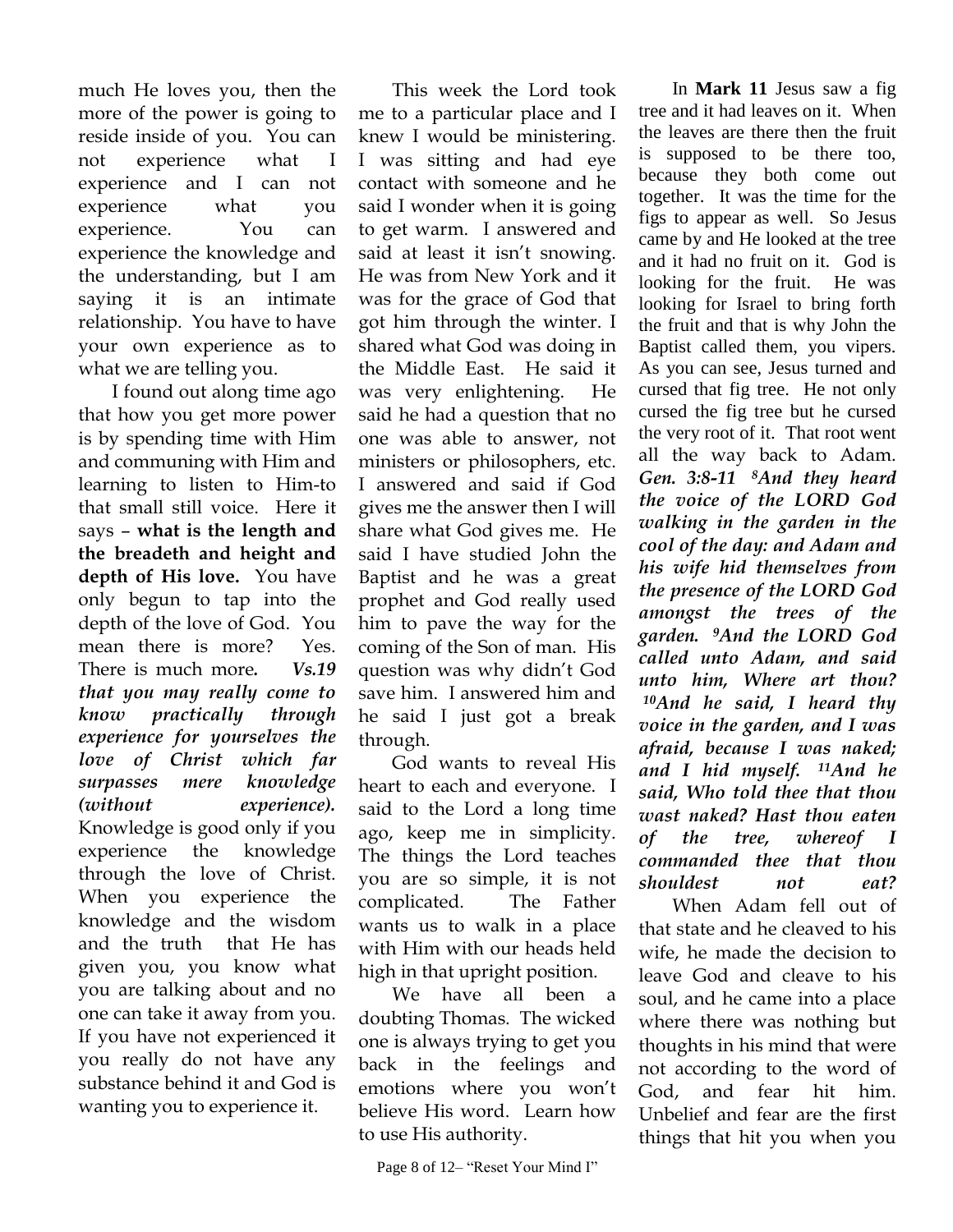disobey the Lord. So Adam needed to cover himself and so Adam and Eve got fig leaves and sewed them together and covered themselves up. So many people today are covering up their sin and they are going around and continuing to sin. God is saying the same thing to people today, where art thou? He came in the cool of the day. God is still in the garden of Eden, He has not gone anywhere. He is still inside of you, saying where art thou? God knew where he was, but Adam didn't know where he was. Sometimes a tree needs to be shaken so that we will begin to know where we are and how we are thinking. Come on, hear what I am saying! He said who told you you were naked? It was the tree of the knowledge of good and evil that told him he was naked. It wasn't the tree of life because grace is still there in the Garden of Eden.

Jesus is going down to the root of your generations and He is rooting out religion and occult and anything in your generations that keeps you from walking in union with your heavenly Father. He is burning everything up with His consuming fire. He is drying it up to the very roots.

Some of His disciples just looked at what he said. *Mark 11:13-23 <sup>13</sup>And seeing a fig tree afar off having leaves, he came, if happily he might find any thing thereon: and when* 

*he came to it, he found nothing but leaves; for the time of figs was not yet. <sup>14</sup>And Jesus answered and said unto it, No man eat fruit of thee hereafter for ever. And his disciples heard it. <sup>15</sup>And they come to Jerusalem: and Jesus went into the temple, and began to cast out them that sold and bought in the temple, and overthrew the tables of the moneychangers, and the seats of them that sold doves; 16And would not suffer that any man should carry any vessel through the temple. <sup>17</sup>And he taught, saying unto them, Is it not written, My house shall be called of all nations the house of prayer? but ye have made it a den of thieves.18And the scribes and chief priests heard it, and sought how they might destroy him: for they feared him, because all the people was astonished at his doctrine. <sup>19</sup>And when even was come, he went out of the city. <sup>20</sup>And in the morning, as they passed by, they saw the fig tree dried up from the roots. <sup>21</sup>And Peter calling to remembrance saith unto him, Master, behold, the fig tree which thou cursedst is withered away And Jesus answering saith unto them, Have faith in God.23For verily I say unto you, That whosoever shall say unto this mountain, Be thou removed, and be thou cast into the sea; and shall not doubt in his heart, but shall believe that those things which he saith shall come to pass; he shall* 

Page 9 of 12– "Reset Your Mind I"

*have whatsoever he saith.*They said – He is speaking to the tree. They knew the power that was in His words. The next morning Peter said – oh it has shriveled up, even to the root. Jesus turned and said, have faith in God. You can have the same faith in God that I have. You have a mountain in your life – speak to it. You have to believe what you say. If you have a mountain in your life, sometimes that kingdom of darkness wants to make you think you can not overcome. You have to in the name of Jesus, rebuke that negative thought, and do not accept those thoughts and start speaking life, speaking life. Do you understand what I am saying. God has given you the authority. You cannot do it in your own mind and strength. Some people think they can do it in their own mind and that they can think their own thoughts, but that is carnal power. I want to tell you that there is a greater power; a higher power and that higher power is in Christ. So how do you do that? Communing with Him. Then God's spirit gives you the unction to speak to that mountain and you see the results of it.

It is finished. I completed it on the cross. It is yours, take it, it is yours. So He is requiring us to use what we have. We have to learn what we have in Christ. When you learn to use what you have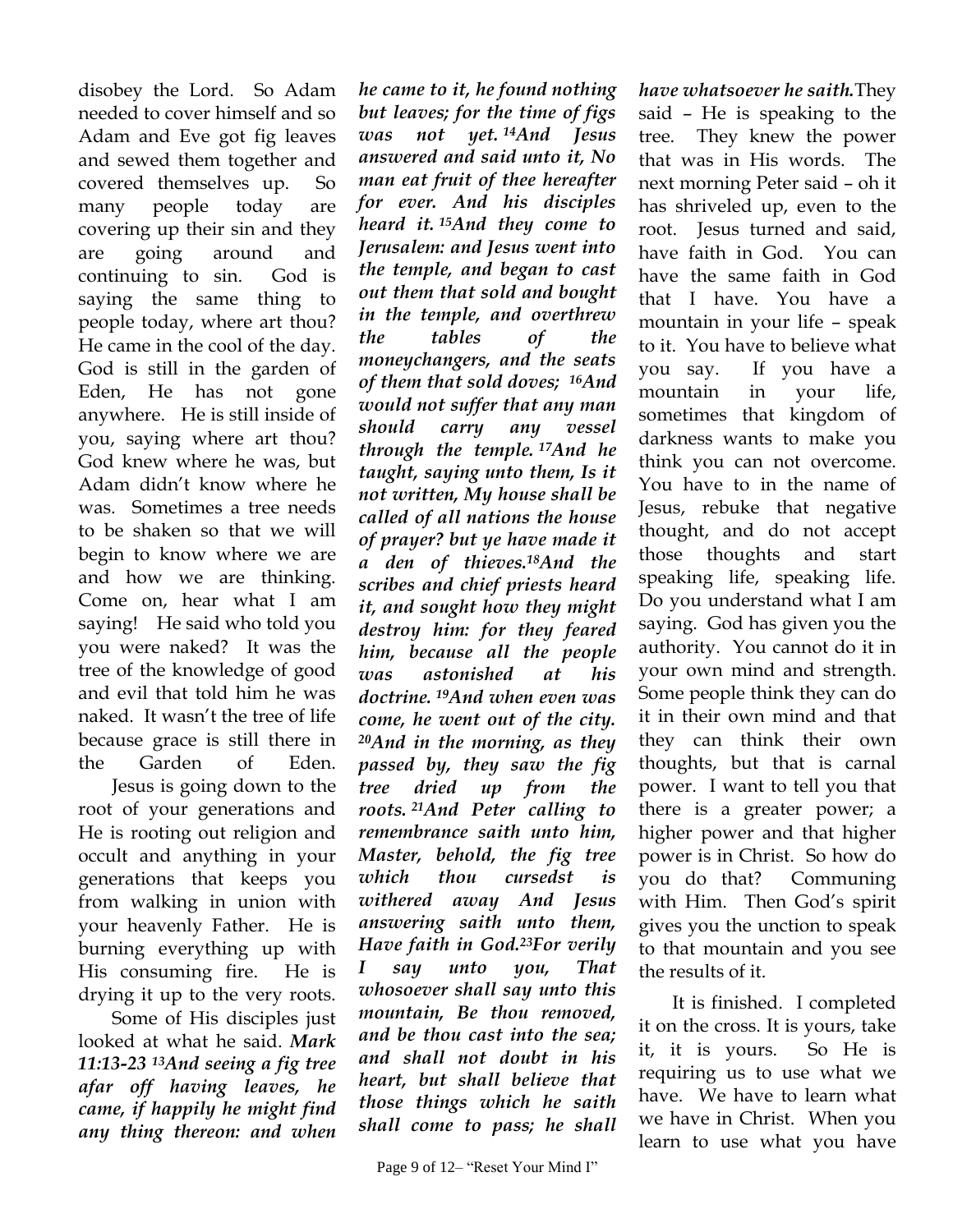you get results right away. Look at Thomas; all the disciples believed that Jesus had resurrected from the dead and also saw Him in His glorified body. The interesting part about it was that He still had the wounds, the holes in his hands and feet and side. All of us come to this place because all of you have experienced each disciple. All of their names have meanings, and you have experienced each disciple in your life at one time or another. There have been times when you had so much faith – there is Peter. There have been times when you have laid your head on the breast of Jesus – that is John. Then there are times when you are doubting Thomas. Well you know you lost hope. You have waited a long time and have not seen results; have not gotten that job yet; have not gotten this or that. You have been waiting many years. You say, God I know you are a God of restoration, you are restoring now and I know you are working your patience in me. Sometimes I need to go through some things like Job did in order for you to bring me into the double portion. I am losing hope now God, everything is getting worse. What am I going to do? I am not going to believe it unless I see it. The disciples said He is here, he has resurrected. Thomas said I am not going to believe it until I can touch his

hands and his side. The interesting part about it is that God knows your thoughts. Jesus was not even there when he was saying all those things. Jesus knew what he said. He brought that out when He came in their midst. God is all knowing, he knows when you are down. He knows what you are thinking. Maybe you have given up. This is not a time to give up. Not a time to quit. Jesus came in their midst and He said Thomas reach out and touch. This is a time for you to reach out and touch Our Lord and Savior like we have never touched Him before and know that He will fulfill what He promised. Know that He will and not to give up. Jesus said – the blessings are greater for those who do not have to see.

You got rid of unbelief and doubt right here. You really did, because you see, Jesus knew you needed Him. You have need of Him and each and every one of you in this room. That is why you can never give up. That is why if you have a doubting Thomas experience – Jesus said those who do not even have to see – their faith is even greater than those who have got to see it and feel it. There are some people who are going to believe this whether they see it or feel or not. Come on, hear what I am saying! They know it is going to be manifested, they do not know when and they lose sight of it, they just keep going and letting God have His way. Why is God wanting you to do that? He does not want you to be down, he wants you to be up.

In order to walk in the spirit, you have to be upright. In order to be upright you have to have your mind right. Do you know what I mean? Oh Lord! Do you know what repentance means? A change of thinking. Also means to get rid of negative thoughts. It is really simple. It is also about your attitude and your outlook on things. So do not go around telling everybody you are poor, because you just disannulled God's word. In Ephesians it says you are rich, you are rich. So we are rich! Amen. You are never lacking anything. He is always there. He is always on time.

*Phil. 4:10-13 I have strength for all things in Christ.* **So you don't have to pray for strength, you already have it. I have strength for all things. The only thing you have to do is ask the Holy Spirit to quicken you. That is why He said let the weak say I am strong. It says here I have all strength in Christ who empowers me I am ready for anything and equal to anything through Him who infuses inner strength to me. I am self sufficient in Christ's sufficiency.** So he knew that in Christ He would quicken him with His strength. So he is always looking to Him.

Page 10 of 12– "Reset Your Mind I"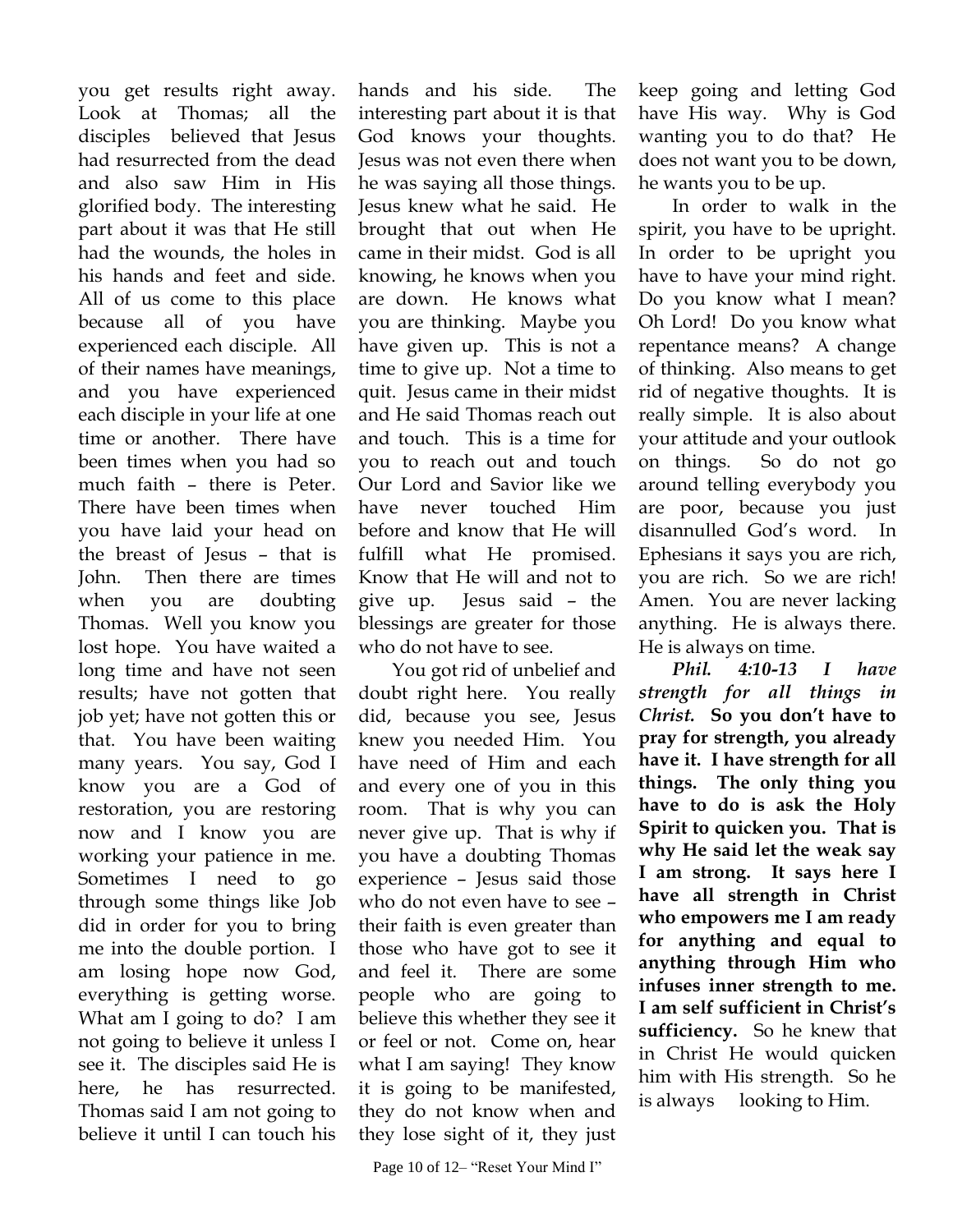*I Peter 3:11 Let him turn away from his wickedness and let him do right. Let him search for peace (harmony, undisturbedness from fears, agitating passions and moral conflicts) and seek it eagerly (do not desire merely peaceful relations with God, with your fellowman and with yourself, but preserve, go after them) v.12 for the eyes of the Lord are upon the righteous (those who are upright and in right standing with God) and His ears are attentive to their prayers. The face of the Lord is against those who practice evil (to oppose them, to frustrate and defeat them.)* So to be upright is walking in the spirit and not walking in your own strength but trusting Him, relying on Him and depending on Him. So to be upright is walking in the mind of Christ.

In *Eph. 3:19* and it is the main one that I wanted to bring out**.** *(without experience) that you may be fulfilled (through all your being) unto all fullness of God (may have the richest measure of the Divine Presence and become a body wholly filled and flooded with God Himself.* This is what God is wanting. He wants you to have such a relationship with Him and be determined to follow Him in this house and walk in the spirit so the fullness of Himself will be filled with all that He is which is there but it is gushing out of you. Which is His presence.

You could walk in a room and this peace comes all over the people without you saying a word. You could walk in a room and His presence (it is a song) that everybody hears…His presence. *Vs. 20 Now to Him Who, by (in consequence of) the [action of His] power that is at work within us, is able to [carry out His purpose and] do superabundantly, far over and above all that we [dare] ask or think [infinitely beyond our highest prayers, desires, thoughts, hopes, or dreams]—*

No matter how high your prayers are, He is going to do something super greater than that- desires thoughts and hopes and dreams meaning He desires to give you super things which are above all that you even ask, that you even think that you desire, that you even want even above all your needs. He wants to do above all of that. That is how great our God is. Lord have mercy! Above even your thoughts, your hopes and your dreams. To Him be the glory in Christ Jesus throughout all the generations forever and forever amen and amen.

So to have this understanding about little mediocre things that we go through daily, that many more go through much more than you have even experienced or know or understand. God even desires to do even greater things than what you can think or dream. He is that

kind of God. That is how great He is. That is how wonderful He is and He wants you to experience it. What do you think? What do you think?

God has been doing some great things. This week a man said he experienced the early and the latter rain again. He released this one individual and he experienced Christ and this bright light came all over him. Actually it sort of scared him. He saw that light and the brightness of the Lord and he said it was the reason he started crying. God went down and dealt with the root first and released and set him free and then it hit his brother who sat across the room and he started bawling and started crying as well as the other people in the fellowship.

God is moving. What the Lord did regarding the government on Friday night. God is moving, the Lord is moving, the Lord is moving. A sister had a vision. She saw a white house and a fence around the house and each one of us became a consuming fire around the house. God's consuming fire was working on the government. God shows us these things, we ask the Holy Spirit to interpret what we are seeing. I am rejoicing and God wants to do something here today. I want you to praise God with your whole heart. God wants you to be a part of it. Now you got the word, did you not today? You received the word, did